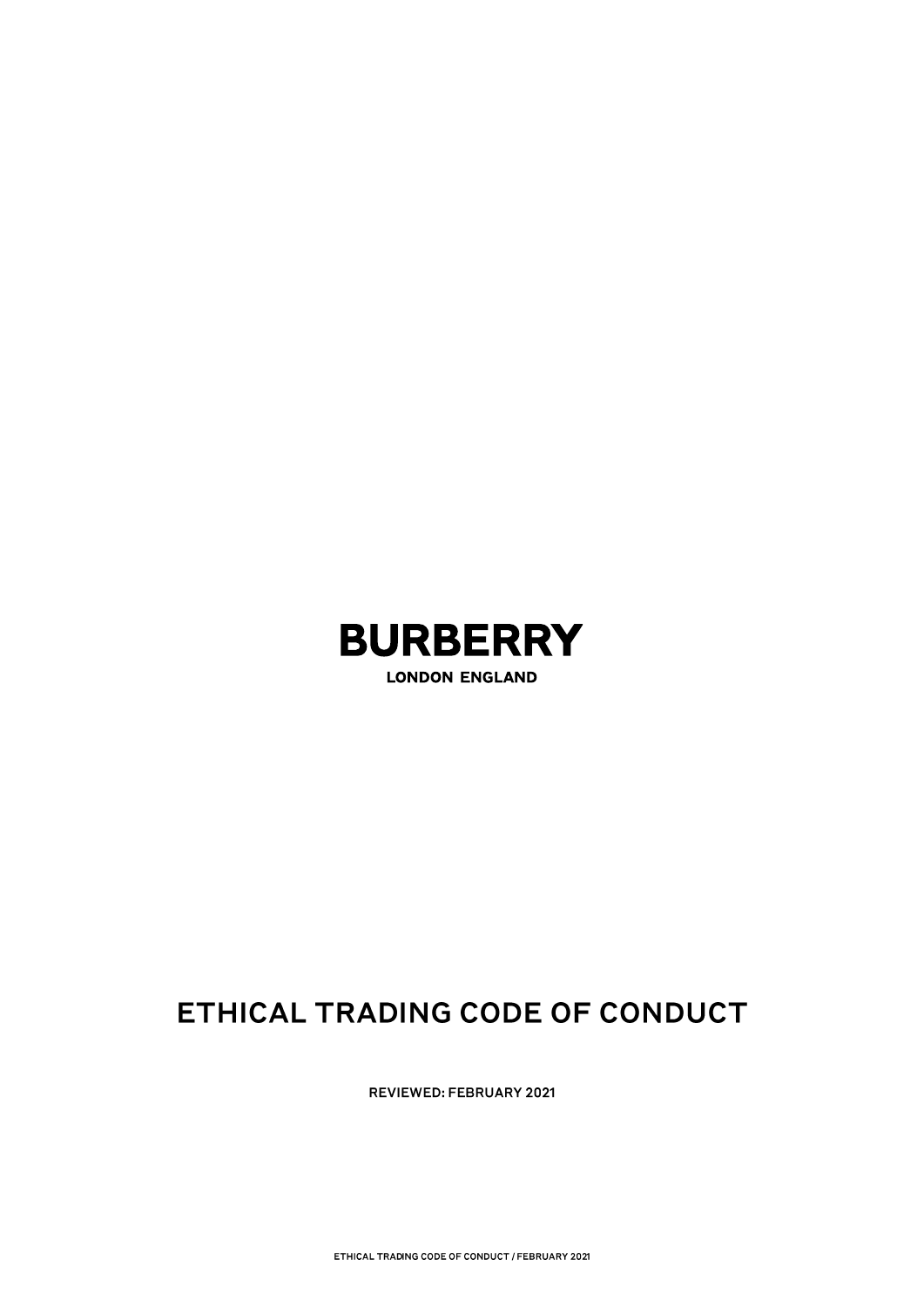## **OUR COMMITMENT**

The Burberry Ethical Trading Code of Conduct (the "Code of Conduct") sets out standards for Burberry to uphold in relation to its own employees and for its supply chain partners to uphold in relation to their employees. In terms of the supply chain, Burberry requires agreement to the Code of Conduct from all those involved in its extended supply chain, including all Business Associates.

Burberry believes that it is important to be a socially responsible business, promoting fair and sustainable employment practices internally and by supporting diversity and equal opportunities in the workplace both within its own operations and across its supply chain. Burberry recognises that, within its supply chain, there are many different countries each with their own laws, cultures, norms and traditions, which Burberry acknowledges and respects. Some Business Associates will therefore face more complex issues than others in implementing the Policy. Burberry is committed to working with all relevant bodies to deliver effective action plans for change. Burberry believes that, by working together with all Business Associates, Burberry can strengthen our business and improve the quality of life of the people who Burberry touch.

## **SCOPE OF POLICY**

The Ethical Trading Code of Conduct is part of Burberry's wider responsibility to safeguard the human rights of the people it touches, including but not limited to those working within its extended supply chain. The Ethical Trading Code of Conduct is one of the mechanisms outlined in Burberry's Human Rights Policy (available at www.burberryplc.com) put in place to address potential infringements which may arise in connection with the Company's operations and activities.

Through the implementation of the Ethical Trading Code of Conduct in Burberry's global supply chain, we are aware that human rights risks may be disproportionately found within groups of vulnerable workforces. Subsequently, tailored policies in the Policy herein have been developed to address the rights and needs of our supply chain workers including migrant and home based workers.

The Ethical Trading Code of Conduct exists to promote fair working conditions and the responsible management of social issues in the Burberry supply chain. All Business Associates are expected to establish and maintain a system to deliver compliance with the Burberry Ethical Trading Code of Conduct, which is designed to promote the protection of all workers throughout its supply chain and operations, including any workers employed by third party contractors and recruitment agencies.

## **DEFINITIONS**

"Business Associates" as defined in the Burberry Responsible Business Principles.

''Receiving Country'' means the country where the Business Associate is located and where the worker is contracted to work.

''Sending Country'' means the country where the Worker has lived permanently or where the worker has resided before entering the contract of employment with the Business Associate.

''Recruitment Fees'' refers to any fees paid directly or indirectly in the worker's Sending Country or Receiving Country, for administration and processing and any other amounts required to secure the worker's employment in the Receiving Country. Our definition of homework is based upon that of the International Labour Organisation (ILO):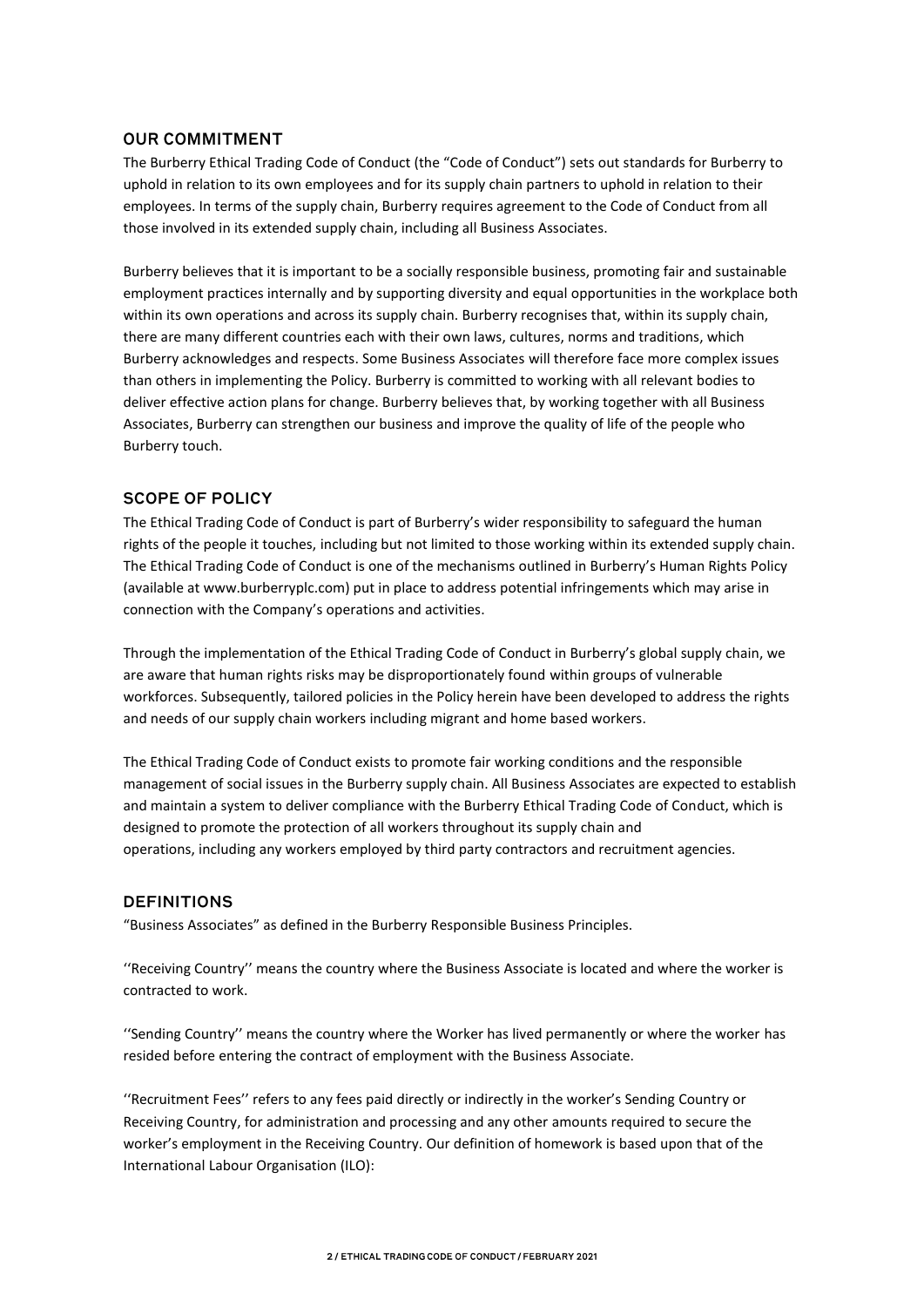''Homework'' means any work carried out by a person in his or her home or in any other premises of his or her choice, other than the Business Associate's facilities for remuneration which results in a product or service as specified by the Business Associate. This includes work taken home by workers who normally work within the Business Associate's facilities but who take work home from the Business Associate's facilities to complete in their own time.

"Modern Slavery" encompasses any slavery, servitude, forced and compulsory labour and human trafficking or analogous activity.

## **IMPLEMENTATION**

- Business Associates shall enter into undertakings with Burberry in the form provided by Burberry from time to time, which contain, amongst other things, terms of engagement on both ethical trading, human rights and environmental issues.
- Burberry will provide reasonable assistance to the Business Associate in the implementation of the Ethical Trading Code of Conduct and may monitor such implementation using a variety of methods including audits and site visits to assess performance against the Ethical Trading Code of Conduct. The cost of any implementation of the Ethical Trading Code of Conduct, audit, or site visit will be met by the Business Associate.
- For the purpose of assessing compliance with the Ethical Trading Code of Conduct, Burberry and/or its authorised representatives, agents or professional advisors must be given immediate unaccompanied access to the Business Associate's relevant site, without notice to the Business Associate. Burberry, its authorised representatives, agents or professional advisors must also be given immediate unaccompanied access to the Business Associate's relevant site where any workers may reside, without notice to the Business Associate.
- Burberry is committed to working collaboratively with industry partners, government organisations, non-governmental organisations (NGOs) and trade unions to implement the Ethical Trading Code of Conduct effectively and use the most relevant techniques to assess policy adherence.

# **REPORTING AND REMEDY**

- Burberry will report progress in the Burberry Annual Report.
- Burberry and its Business Associates will use reasonable endeavours to offer workers and other stakeholders a confidential means to report any actual or potential breach of the Ethical Trading Code of Conduct.

# **AUDIT AND COMPLIANCE**

- Measurable steps, such as the onsite inspection of Business Associate's facilities, will be carried out to assess whether the standards set forth in the Ethical Trading Code of Conduct are being properly implemented and complied with.
- Business Associates are expected to identify and correct any activities that conflict with the standard of the Ethical Trading Code of Conduct via verifiable continual improvement programmes agreed by Burberry.
- Business Associates shall immediately report any serious breaches of the Ethical Trading Code of Conduct together with a schedule for corrective action agreed by Burberry.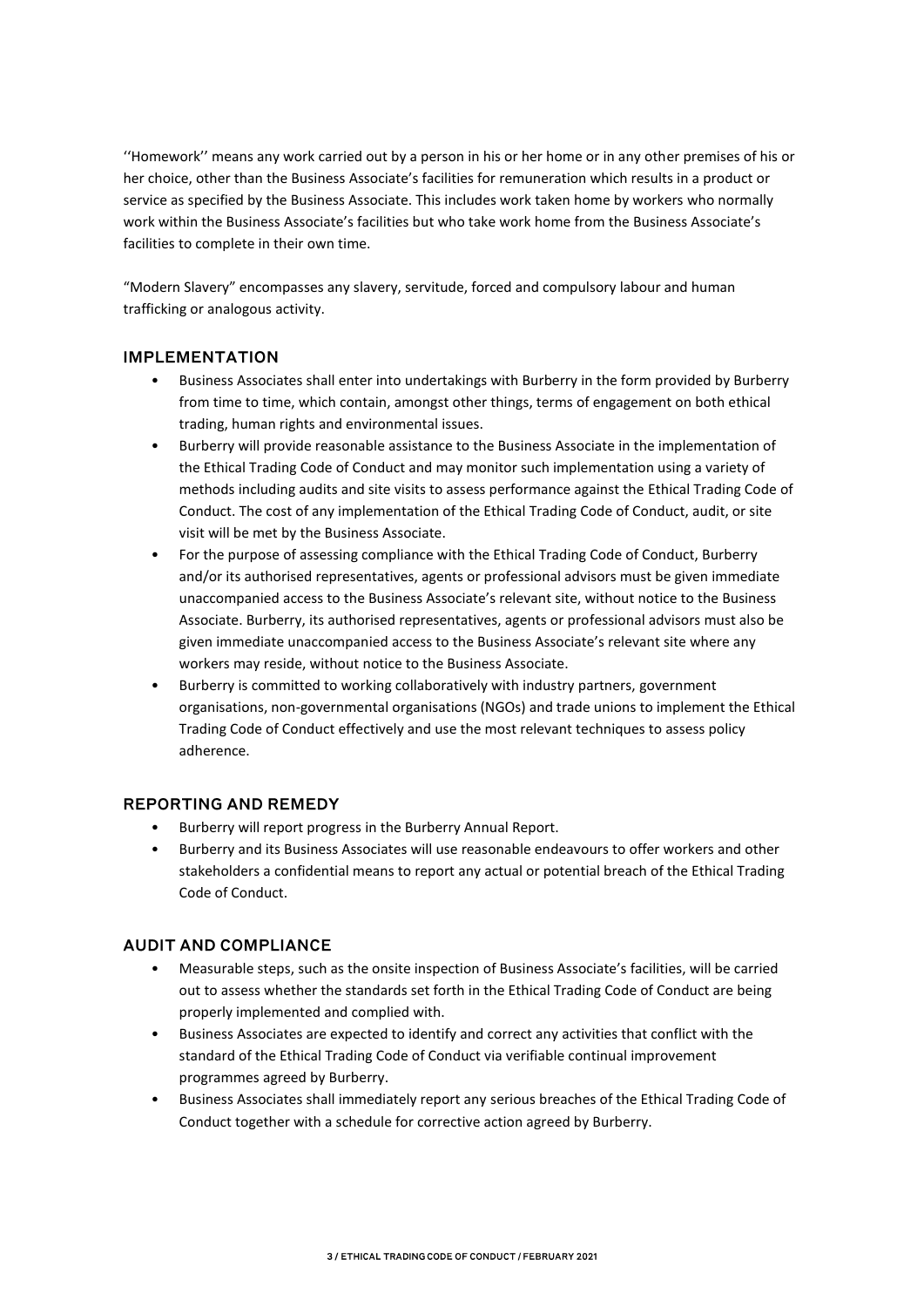Where serious breaches of the Ethical Trading Code of Conduct persist, Burberry will consider termination of the business relationship with the Business Associate concerned. Please see the Partner Non-Compliance Policy for further details on this.

## ETHICAL TRADING CODE OF CONDUCT - STANDARD PROVISIONS

The standards outlined below apply to all Burberry's Business Associates and compliance with these standards is expected of every Business Associate.

#### 1. Employment shall be freely chosen

1.1 Under no circumstances shall Burberry nor any Business Associate use or in any way benefit from any form of Modern Slavery including but not limited to, forced, bonded or involuntary prison labour.

1.2 Workers are not required to lodge "deposits" or their identity papers with their employer and are free to leave their employer after reasonable notice.

#### 2. Freedom of association and the right to collective bargaining shall be respected

2.1 Workers, without distinction, have the right to join or form trade unions of their own choice and to bargain collectively.

2.2 The employer adopts an open attitude towards the activities of trade unions and their organisational activities.

2.3 Worker representatives are not discriminated against and have access to carry out their representative functions in the workplace.

2.4 Where the right to freedom of association and collective bargaining is restricted under law, the employer facilitates, and does not hinder, the development of parallel means for independent and free association and bargaining.

## 3. Working conditions shall be safe and hygienic

3.1 A safe and hygienic working environment shall be provided, bearing in mind the prevailing knowledge of the industry and of any specific hazards. Adequate steps shall be taken to prevent accidents and injury to health arising out of, associated with, or occurring in the course of work, by minimising, so far as is reasonably practical, the causes of hazards inherent in the working environment

3.2 As a minimum, building, including structural, fire and electrical safety standards must be compliant with local laws and regulations.

3.3 Workers shall receive regular and recorded health and safety training provided by Business Associate, and such training shall be repeated for new or reassigned workers.

3.4 Access to clean toilet facilities and to potable (safe drinking) water, and, if appropriate, clean sanitary facilities for food storage shall be provided.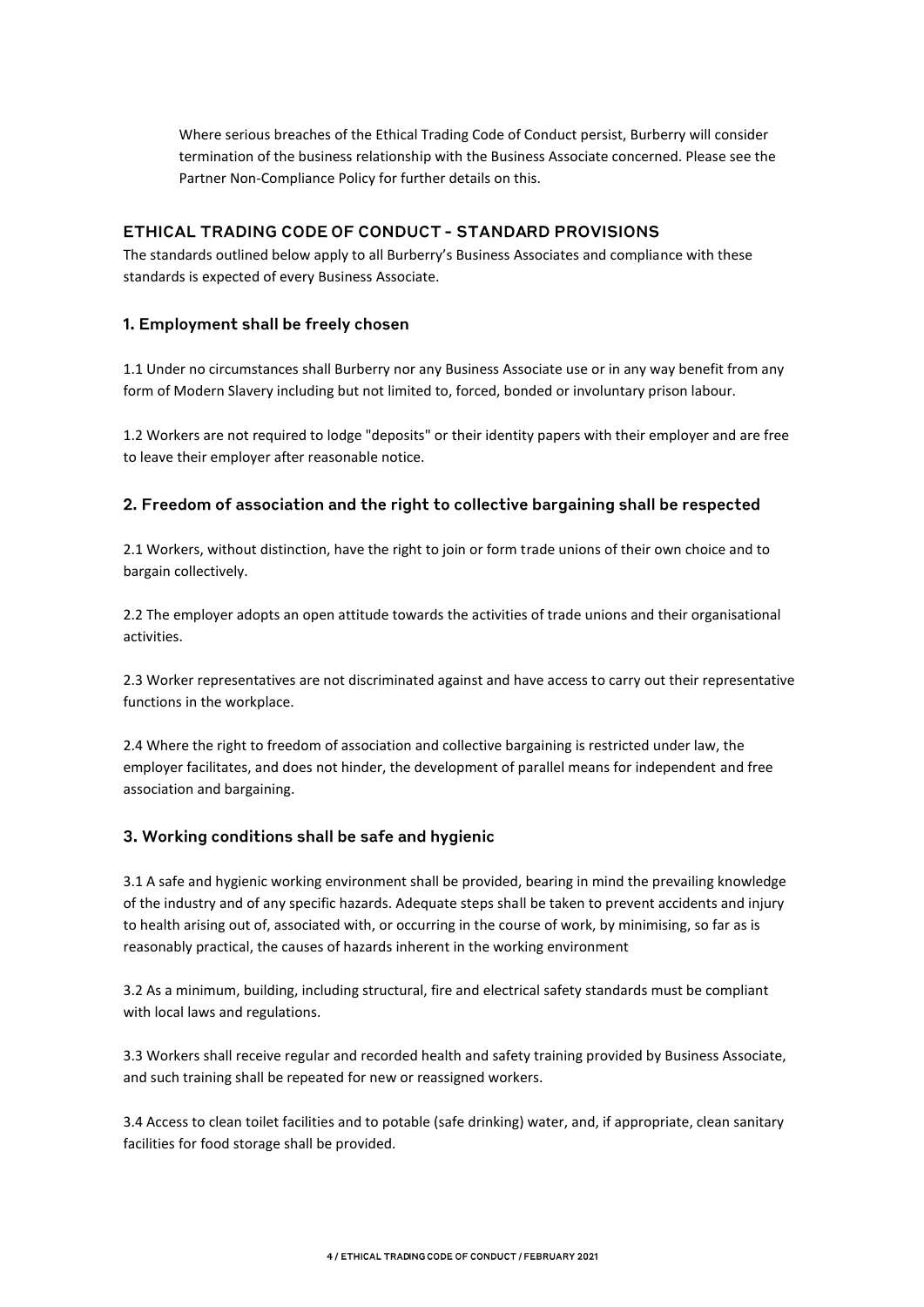3.5 Accommodation, where provided, shall be clean, safe, and meet the basic needs of the workers.

3.6 Each Business Associate observing the Ethical Trading Code of Conduct shall assign responsibility for health and safety to a senior management representative.

#### 4. Child Labour shall not be used

4.1 There shall be no child labour

4.2 Young persons between 16 and 18 (or between 15 and 18 in countries where 15 years is the minimum age a person can be legally employed full-time) shall not be employed at night or in hazardous conditions and the Business Associates must observe any requirements of the law concerning workers under 18.

4.3 Burberry and its Business Associates will always conform to the relevant ILO standards.

#### 5. Living Wages shall be paid

5.1 Wages and benefits paid for a standard working week must meet, at a minimum, national legal standards or industry benchmark standards, whichever is higher. In any event wages should always be enough to meet basic needs and to provide some discretionary income.

5.2 All workers shall be provided with clear, written information about their employment conditions in respect to wages before they commence their employment and about the particulars of their wages for the pay period concerned each time that they are paid.

5.3 Deductions from wages as a disciplinary measure shall not be permitted nor shall any deductions from wages not provided for by national law be permitted without the express permission of the worker concerned. All disciplinary measures should be recorded.

#### 6. Working hours are not excessive

6.1 Working hours must comply with national laws, collective agreements, and the provisions of paragraphs 6.1 to 6.6 below, whichever affords the greater protection for workers. Paragraphs 6.1 to 6.6 are based on international labour standards.

6.2 Working hours, excluding overtime, shall be defined by contract, and shall not exceed 48 hours per week $1$ 

6.3 All overtime shall be voluntary. Overtime shall be used responsibly, taking into account all the following: the extent, frequency and hours worked by individual workers and the workforce as a whole. It shall not be used to replace regular employment. Overtime shall always be compensated at a premium rate, which is recommended to be not less than 125% of the regular rate of pay.

<sup>&</sup>lt;sup>1</sup> International standards recommend the progressive reduction of normal hours of work, when appropriate, to 40 hours per week, without any reduction in workers' wages as hours are reduced.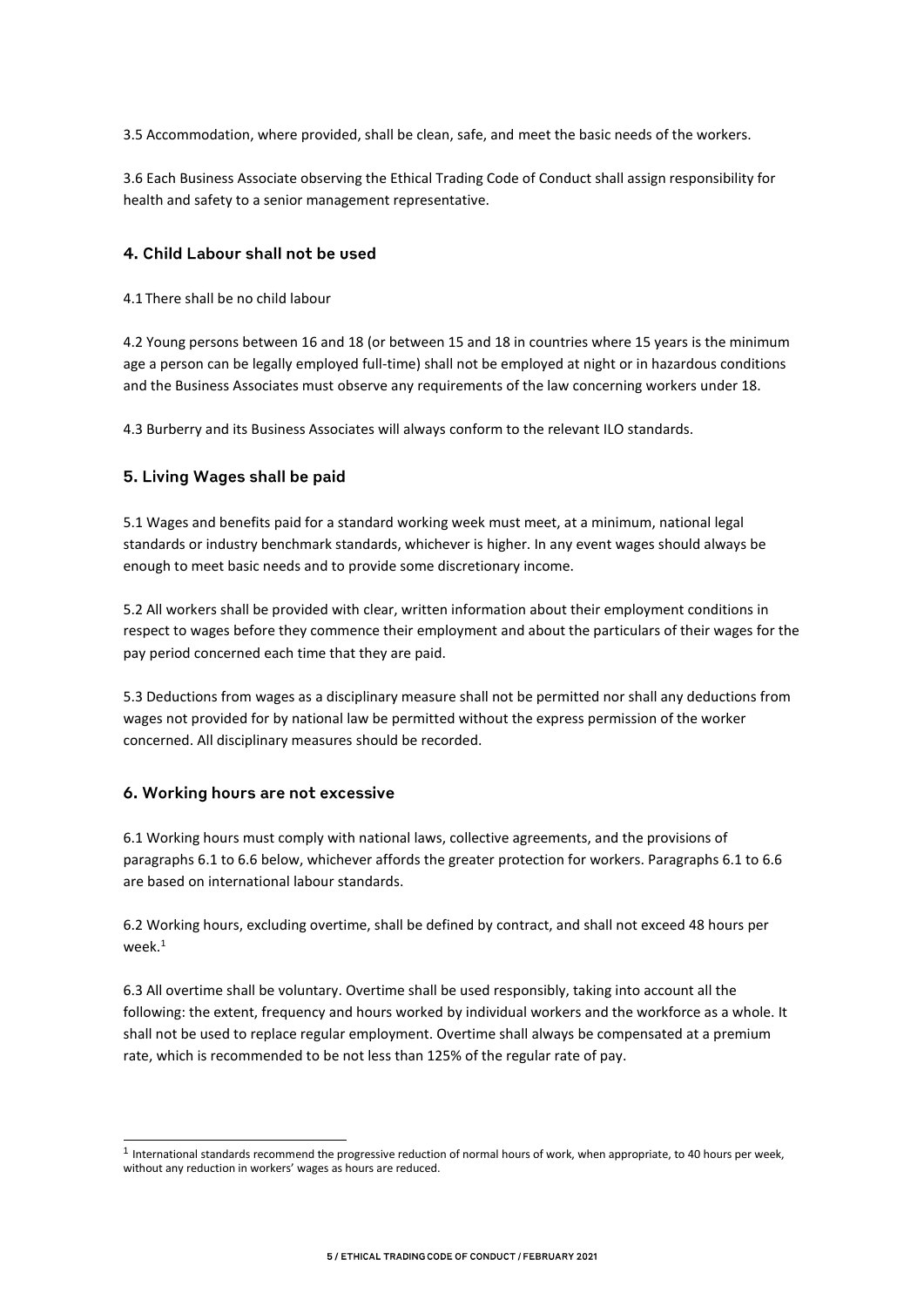6.4 The total hours worked in any 7 day period shall not exceed 60 hours, except where covered by paragraph '6.5' below.

6.5 Working hours may exceed 60 hours in any 7 day period only in exceptional circumstances where all of the following are met:

- this is allowed by national law;
- this is allowed by a collective agreement freely negotiated with a workers' organisation representing a significant portion of the workforce;
- appropriate safeguards are taken to protect the workers' health and safety; and
- the employer can demonstrate that exceptional circumstances apply such as unexpected production peaks, accidents or emergencies.

6.6 Workers shall be provided with at least one day off in every 7 day period or, where allowed/ required by national law, 2 days off in every 14 day period.

## 7. Discrimination shall not be practiced

7.1 There shall be no discrimination in hiring, compensation, access to training, promotion, termination or retirement based on race, caste, national origin, religion, age, disability, gender, marital status, sexual orientation, union membership or political affiliation.

## 8. Regular employment shall be provided

8.1 To every extent possible work performed must be on the basis of a recognised employment relationship established through national law and practice.

8.2 Obligations to workers under labour or social security laws and regulations arising from the regular employment relationship shall not be avoided. The use of labour-only contracting, subcontracting, or home-working arrangements, or through apprenticeship schemes where there is no real intent to impart skills or provide regular employment are not permitted, nor is the excessive use of fixed-term or flexible hour contracts of employment.

## 9. Harsh or inhumane treatment shall not be allowed

9.1 Physical abuse, the threat of physical abuse, sexual or other harassment and verbal abuse or other forms of intimidation shall be prohibited.

9.2 Business Associates will have a formal disciplinary and grievance appeal procedure with documented records of individual disciplinary hearings. Such a procedure will support fair treatment of workers.

## 10. The environment shall be protected

10.1 Business Associates shall carry out their activities in accordance with national laws, regulations, administrative practices and policies relating to the preservation of the environment of the countries in